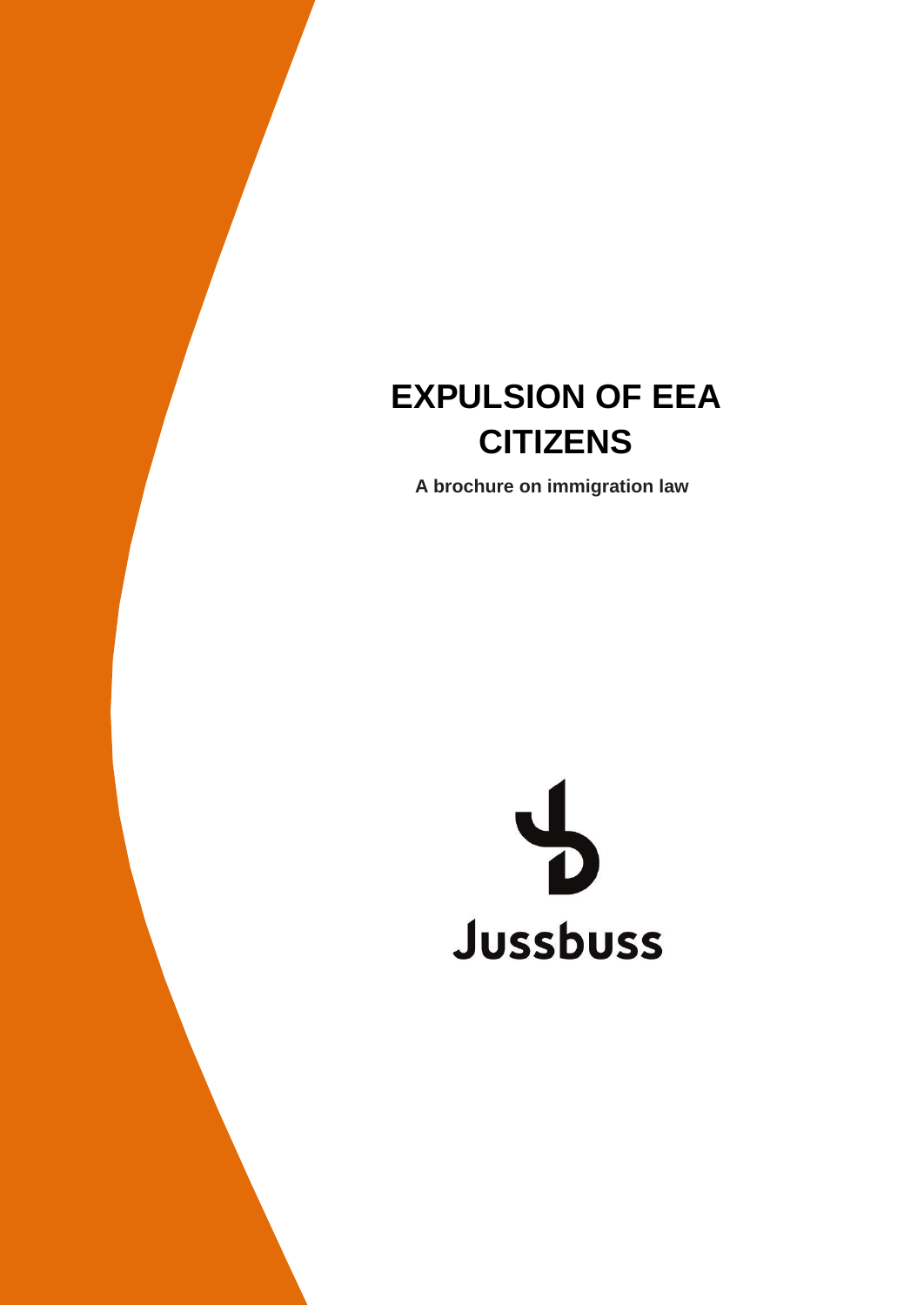This brochure has been published by Jussbuss. The brochure was last updated in November 2017 by the Immigration Law Group.

If you would like further information, or if you have any questions, you will find contact information for Jussbuss at the back of this brochure.

# **TABLE OF CONTENT**

| 4. THE CONDITIONS FOR EXPULSION OF AN EEA CITIZEN  4                  |
|-----------------------------------------------------------------------|
|                                                                       |
|                                                                       |
|                                                                       |
|                                                                       |
| 5. PROTECION AGAINST EXPULSION (NON-REFOULEMENT) 11                   |
|                                                                       |
|                                                                       |
| 6.2 Departure deadline and deferred implementation of the decision 15 |
|                                                                       |
| 8. LIFTING A PROHIBITION AGAINST ENTRY AND SHORT TERM VISITS          |
|                                                                       |
|                                                                       |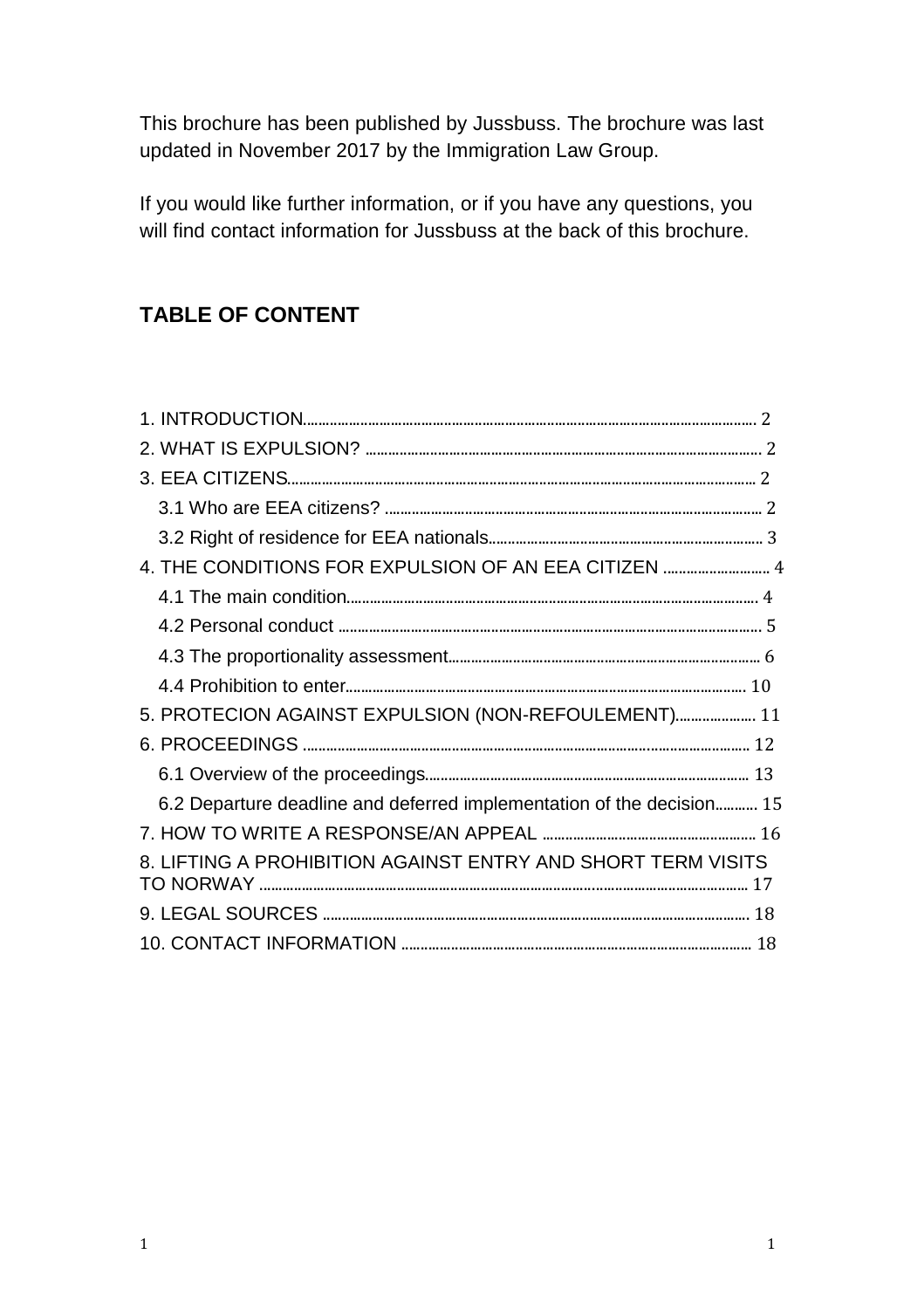# **1. INTRODUCTION**

This brochure concerns expulsion of EEA citizens. If you are from a country that is not party to the EEA Agreement (see point 3.1), other rules apply to you. Jussbuss has also published a brochure about the rules that apply in such cases, please visit www.jussbuss.no for more information about this.

In this brochure, the Norwegian Directorate of Immigration [Utlendingsdirektoratet] has been shortened to UDI, and the Immigration Appeals Board [Utlendingsnemnda] to UNE. The UDI are the ones who make the first decision in an expulsion case. The UNE is the appeal body, and makes the final consideration of the case, if you choose to appeal.

# **2. WHAT IS EXPULSION?**

If you are expelled from Norway, it means that you have to leave the country and may not return within a given period of time. This is called "prohibition to enter" (see point 4.4). It is punishable to return to Norway before the entry ban has expired. This can lead to imprisonment.

Expulsion therefore differs from a *rejection of entry*, where a person just has to leave Norway, but is not banned from returning.

Expulsion also differs from the *departure deadline* (see point 6.2). If you are in Norway and your application for a residence permit has been rejected, you will be given a deadline for leaving the country. If you have been given a departure deadline, you must leave the country before the deadline expires. If you only have been given a departure deadline, you are not expelled, and you are not banned from returning.

# **3. EEA CITIZENS**

## **3.1 Who are EEA citizens?**

An EEA citizen is a national of a country covered by the EEA Agreement. If you have a residence permit in an EEA country, but you are a citizen of another country, you are not considered as an EEA citizen.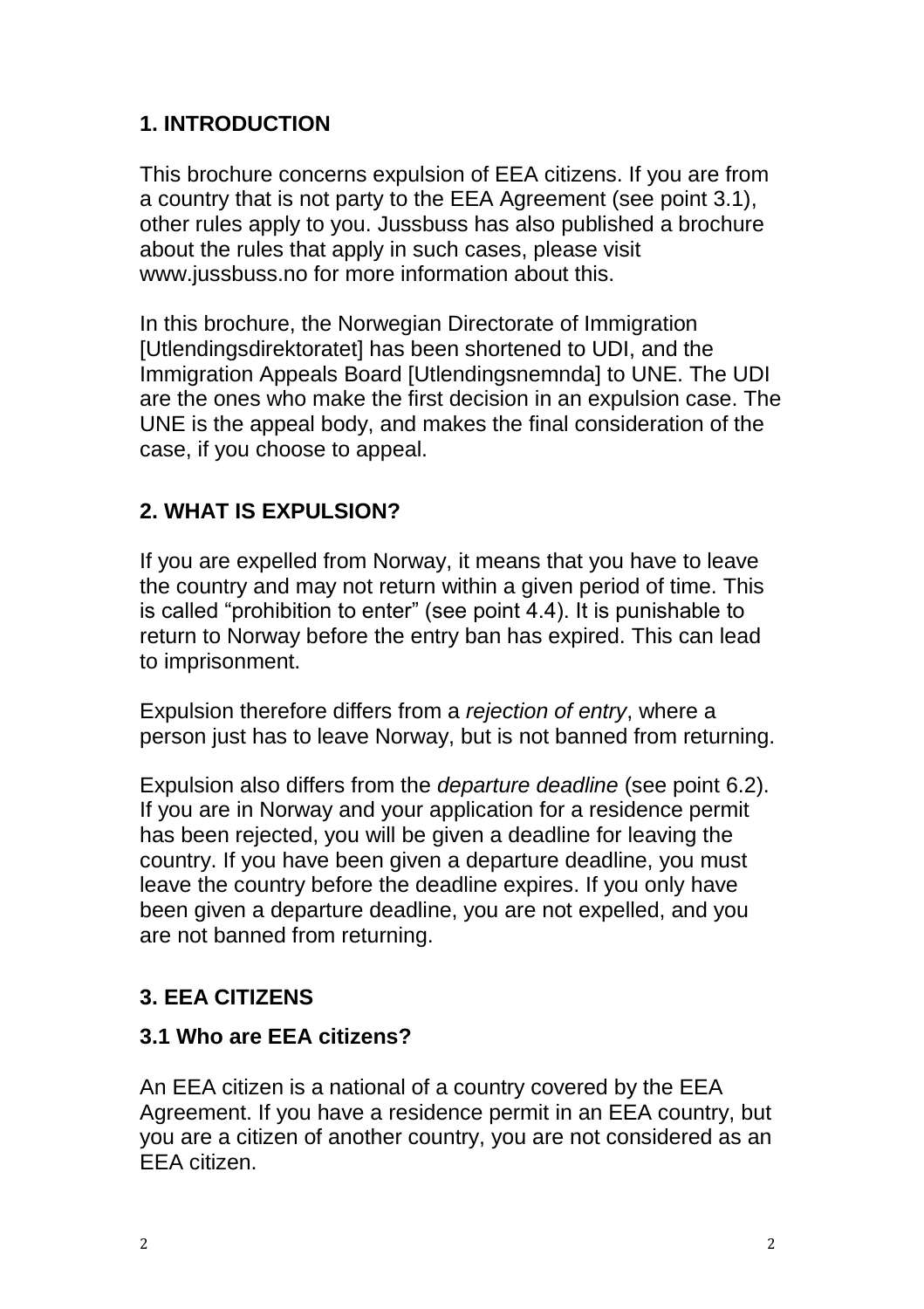As of November 2017, the following countries are in the EEA:

Belgium, Bulgaria, Denmark, Estonia, Finland, France, Greece, Ireland, Iceland, Italy, Croatia, Cyprus, Latvia, Liechtenstein, Lithuania, Luxembourg, Malta, Netherlands, Poland, Portugal, Romania, Slovakia, Slovenia, Spain, United Kingdom, Sweden, Switzerland, Czech Republic, Germany, Hungary and Austria.

Which countries that are covered by the EEA Agreement changes occasionally. For an updated list, please visit https://www.udi.no/en/word-definitions/eueea-national/

If you are a Norwegian citizen, you cannot be expelled from Norway.

# **3.2 Right of residence for EEA nationals**

The EEA Agreement initially states that all citizens of EEA countries should be free to move between the EEA countries. An EEA citizen is therefore entitled to reside in any EEA country.

The general rule is that you can only stay in Norway as an EEA citizen for three months. If you want to have a right of residence beyond that, you must have grounds for staying. For example, you may work or study in Norway, or live in Norway with close family members who have a right of residence as EEA citizens. *Close family members* are considered to be your parents, your spouse/cohabitant and children/grandchildren.

When the UDI is assessing whether the conditions for expulsion have been met in your case (see point 4), it matters if you have a right of residence in Norway, and for how long you have had this. After five years of continued right of residence of Norway, you qualify for what is called permanent right of residence. If you have a permanent right of residence, the UDI must have stronger grounds to expel you. If you have been here with a right of residence for ten years or more, the UDI must have even stronger grounds before expelling you.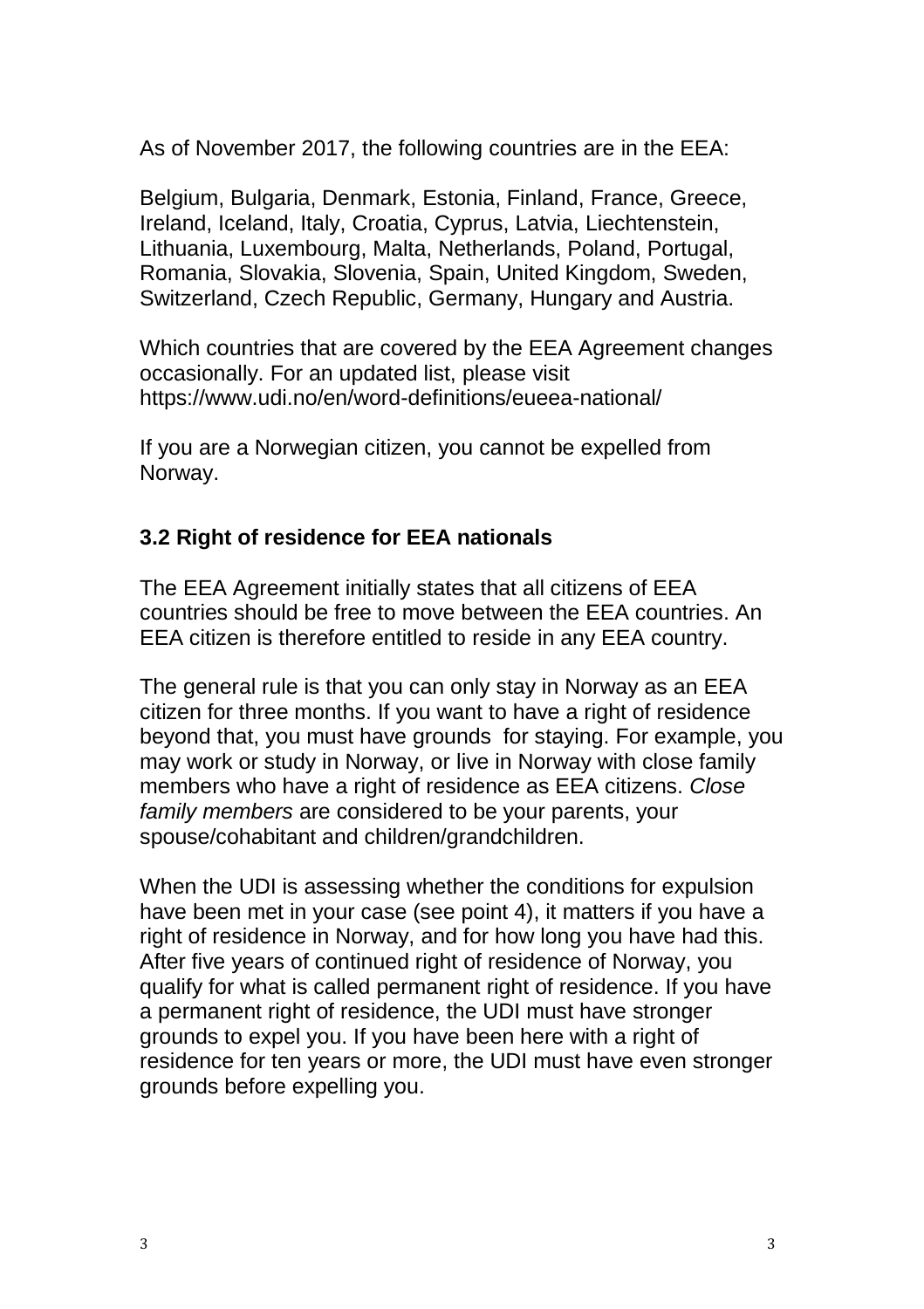# **4. THE CONDITIONS FOR EXPULSION OF AN EEA CITIZEN**

Three conditions must be met in order for it to be legal for the authorities to expel you. These three conditions are called the main condition, personal conduct, and proportionality.

An expulsion decision will be a restriction on the right to freedom of movement within the EU/EEA-area. This is a right that all EU/EEAnationals enjoy. Restrictions on this right are only lawful, if they are strictly necessary. Therefore the authorities must give your case fair consideration before they can expel you, and they have a general duty to give thorough justification as to why they believe expulsion is a necessary measure in your case.

Below we will review the three conditions, so that you will know what to write in your appeal.

#### **4.1 The main condition**

The fundamental condition for expulsion is that expulsion must be made on "grounds of public order or safety". This condition will be met if you have been convicted of a criminal act, and it is usually in such cases the authorities will consider expulsion.

The UDI will only consider whether or not you have been convicted for something that is punishable by law. They will not take into consideration the fact that you think you have been wrongfully convicted. Jussbuss does not work with criminal law, but if you have questions regarding your criminal case, you can get in touch with the Norwegian Criminal Cases Review Commission (see point 10).

Criminal convictions are not the only thing that can justify expulsion "on grounds of public order or safety". If the authorities believe you are addicted to narcotic substances, or if you suffer from a serious mental illness, this can also be expulsion "on grounds of public order or safety". However, the authorities can only use this as grounds for expelling you if you were addicted or mentally ill before you came to Norway. If this does not apply to you, you must point this out in your response.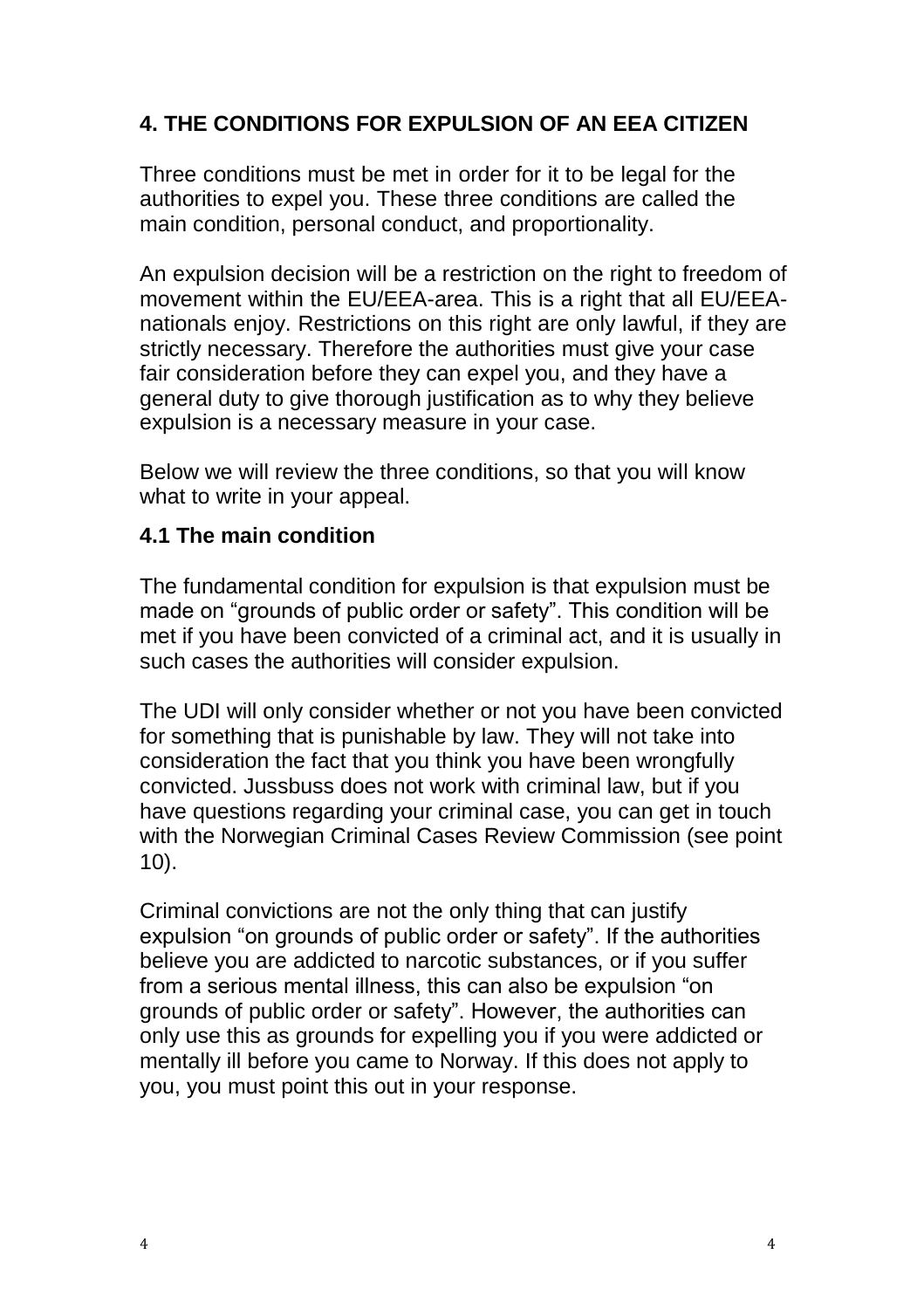#### **4.2 Personal conduct**

Expulsion on grounds of public policy or public security can only be based on the "personal conduct" of the person concerned. In assessing this, the UDI will consider whether or not they believe that there is a possibility that you will commit new crimes. Also, the criminal conduct you have been convicted for must be considered sufficiently serious so that expulsion is deemed a necessary measure.

When the UDI considers whether or not these conditions are met in your case, they will consider two things. Firstly, they will look at how many offences you have been convicted for, and secondly, they will consider the seriousness of these crimes.

When the UDI considers how serious a crime is, they will first and foremost look at the maximum amount of prison time you could have received for this type of offence. The length of your particular sentence is also relevant. If you have been convicted for only a few offences, and if the maximum sentence for these crimes is low, the crimes may not be serious enough to justify expelling you from Norway.

In your appeal, you can try to prove that this condition is not met in your case. In order to do this, you must focus on all the things in your particular case that can imply that the crimes you have been convicted of are not very serious. If you received a short prison sentence, you must point this out in your response.

In addition, you must try to prove that it is not likely that you will commit further crimes in the future, for instance because your behavior has changed, or because you have attended behavioral therapy courses in prison. If you have become abstinent, or if there was a special reason why you committed the offense you are punished for, this is also relevant information to include in your response. In this context, it is also relevant if you have broken out of a criminal environment that has been the cause of your criminal acts. If you have never been convicted for anything in the past, this can also imply that it is unlikely that you will commit further crimes, so this is also something that you can include in your response.

When the UDI is assessing whether the conditions for expulsion have been met in your case, it matters if you have a right of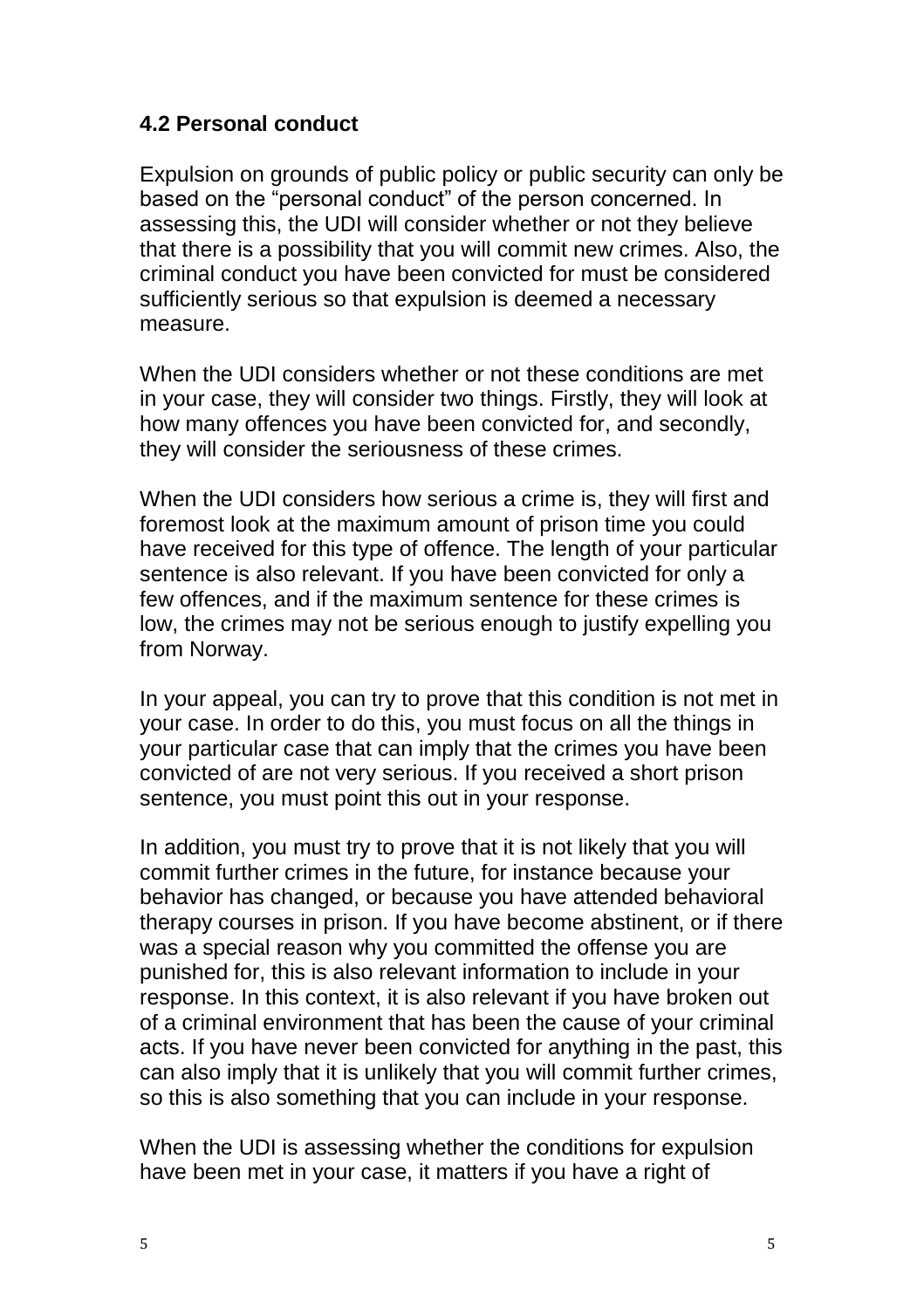residence in Norway, and for how long you have had this (see point 3.2) Therefore, it is advisable to document the basis for your right of residence. For example, you may document that you have been studying or working, or that you have lived here with close family members who have a right of residence as EEA citizens. You can document your right of residence in several ways, such as tax cards, work contracts or papers from the school you have gone to.

#### **4.3 The proportionality assessment**

Even if the fundamental condition and the condition regarding your personal conduct are met, the UDI still cannot expel you if this is a "disproportional measure", meaning that expulsion is a too strict reaction in your case, all things considered.

When the UDI considers whether or not expulsion is a disproportional measure, they will first and foremost look at *how serious the crime or crimes you have been convicted for were*, and compare this with *the strength of your ties to Norway*. If you have close family members living in Norway, the UDI also has to take into account how your expulsion will affect them.

The threshold for expulsion is low. In other words, to avoid expulsion, it is usually crucial that you can prove to have very strong ties to Norway. Below is an overview of the most relevant factors in the assessment.

#### **The seriousness of the crime**

When considering how serious the offences you have been convicted for are, the UDI look at the specific circumstances of your case. If the UDI believes that the offense is serious, you must usually be able to prove you have very strong ties with Norway, to avoid expulsion. The UDI will in particular consider:

- Maximum sentence: How severe punishment you might have received for the offense you are convicted of. The maximum sentence indicates how serious the authorities generally consider this type of offense.
- The length of your sentence: How severe punishment you actually received. If you received a short penalty in relation to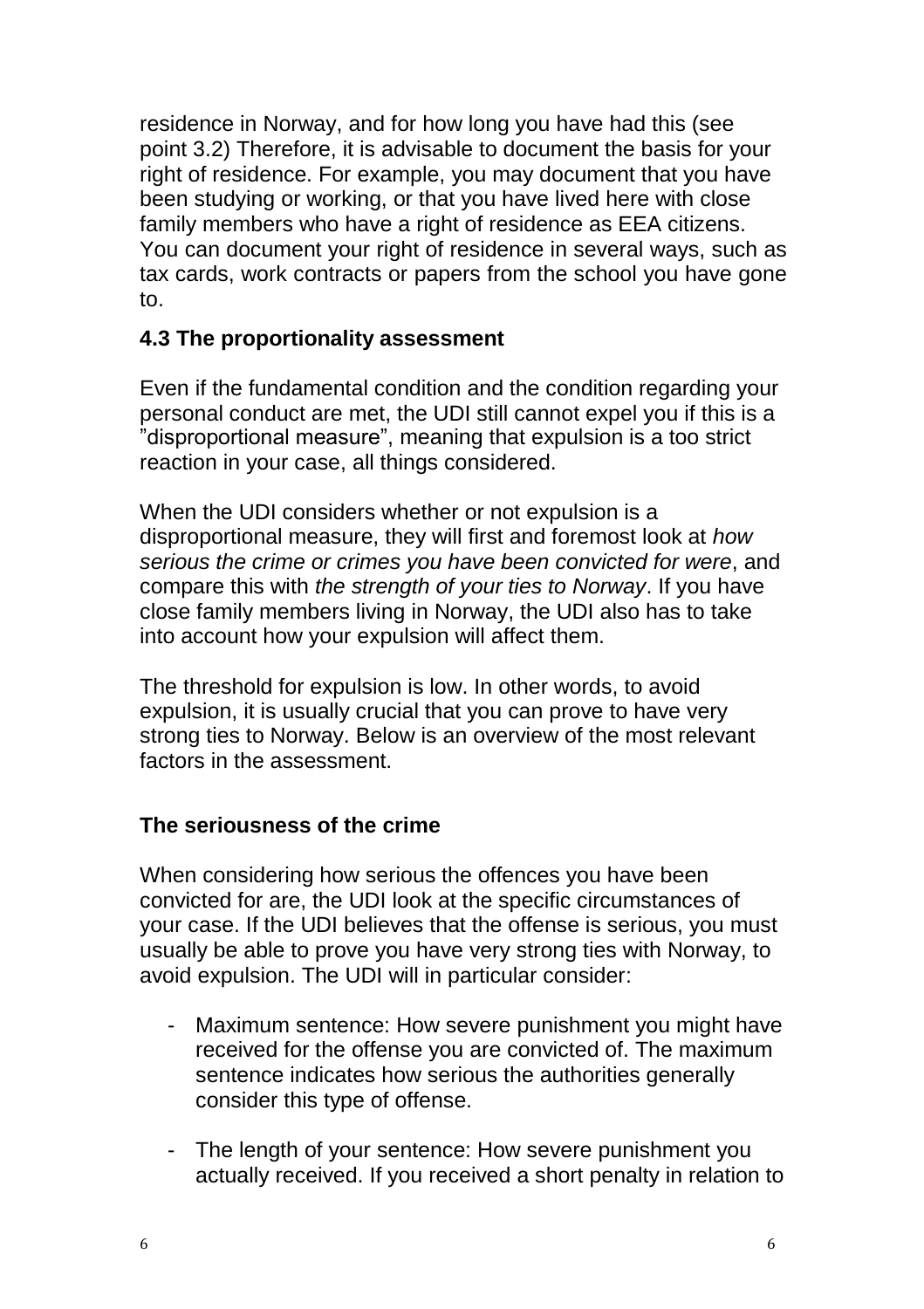the maximum sentence you could receive, it indicates that there were specific circumstances in your case that made the crime less serious.

- Mitigating circumstances: The specific circumstances of the case that make the offense less serious are called mitigating circumstances. You can refer to what is stated in the judgment about this. If confessed that you had committed the offense, and otherwise assisted in the investigation and trial, you should point this out in your appeal.
- Aggravating circumstances: The specific circumstances of the case that make the offence more serious are called aggravating circumstances. The UDI might look at what is stated in the judgment about this.
- Risk of recurrence: The UDI will assess how great the risk of recurrence is in your case and take this into account. They will review whether you have been convicted in the past. In the same way as in the assessment of personal circumstances (see point 4.2), you should try to prove that you will not commit new offenses. If you have never been convicted in the past, you should include this in your response. The UDI will consider it as a risk of recurrence if you have committed a new offence after you received a notice of expulsion (see point 6 on the procedure).

#### **Connection to Norway**

When the UDI considers how strong your connection is to Norway, they will as a general rule only take into account periods when you have been here legally (see point 3.2). If you have not had a right of residence, the UDI will often conclude that your ties to Norway are weak, even if you have lived here for a long time. However, even if you have not had a right of residence, it is still very important that you give the UDI a thorough account of your connection to Norway in your response.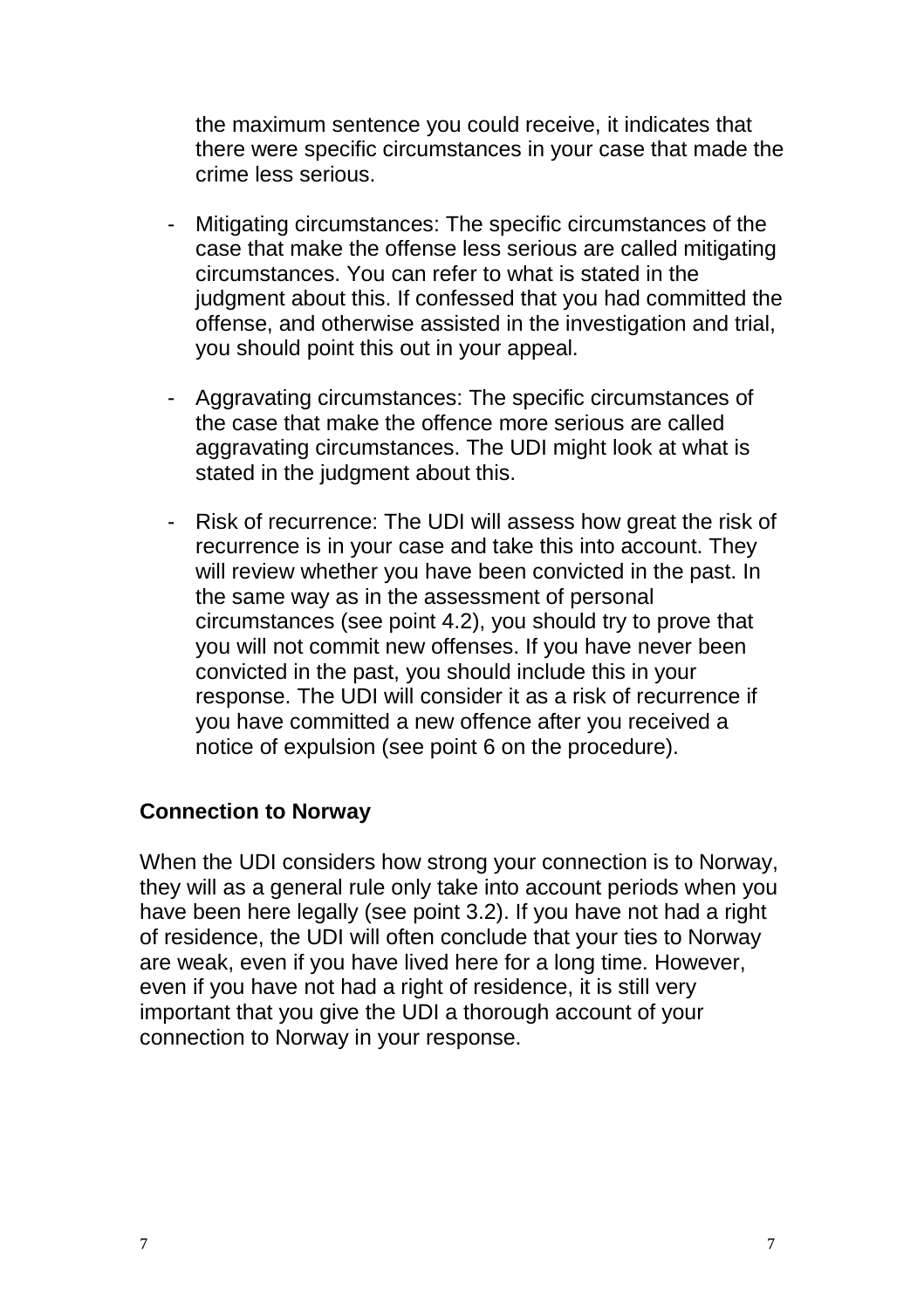The following points are relevant to include in your response:

- How old you were when you arrived in Norway: The UDI holds that the younger you were on arrival, the stronger your connection is to Norway.
- What kind of right of residence you have (see point 3.2).
- How many years you have lived in Norway.
- How integrated you are into Norwegian society. You can write about jobs you have had here, and if you have been educated here this is also relevant. You can also include any voluntary work, hobbies, social connections, whether or not you speak Norwegian, as well as anything else that can imply that you are integrated into the Norwegian society.
- Your health: If you have health issues, expulsion might be a disproportional measure. This is particularly relevant if you receive treatment in Norway that is unavailable in your home country. You should try to document your health issues, for instance with a medical certificate. You should also try to provide documentation of any treatments you are receiving for your illnesses.
- Family in Norway: The primary consideration for the UDI will be your spouse, cohabitating partner, and children under the age of 18, but if you have other family members living here this can also imply that your connection to Norway is strong. If you have children residing in Norway, it is very important that you point this out in the response to the notice of expulsion. It is also very important that you provide documentation of custodial rights or visitation rights. Such documentation can be custody or visitation agreements, and, if your children are visiting you in prison, you can include transcripts from prison visitation journals.
- When the family life was established: If you became a family after you should have realized that you could be expelled, your family life in Norway is not considered worthy of protection. In cases like this, it is easier for the UDI to expel you, even if you have family living here.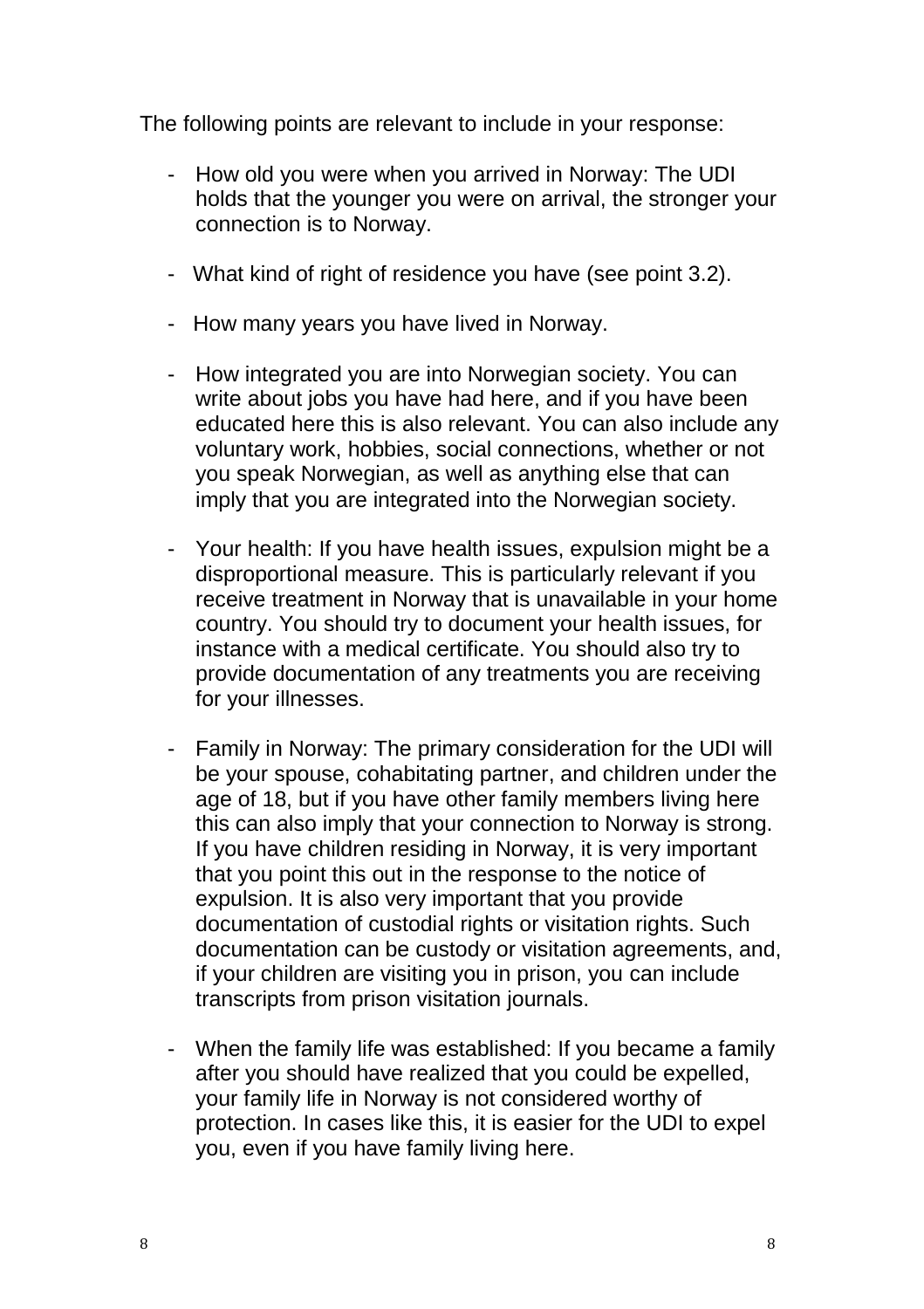Other ties to Norway may also be relevant, such as friendships, relationships, etc.

#### **Connection to your home country**

If your connections to your home country are strong, expelling you will often not be a disproportional measure. The UDI will look at how old you were when you left your home country, whether or not you have visited your home country, and if so how often. The UDI will also take into account whether or not you have family living in your home country and whether or not you speak the language. If your ties to your home countries are weak, it is very important that you inform the UDI about this in your response to the expulsion notice.

#### **The consequences of expulsion for your family members**

When the UDI considers expelling you, they must take into account how your expulsion will affect your family living in Norway. The UDI will first and foremost consider how the expulsion will affect your close family, which includes your children, spouse and cohabitating partner, but it is also relevant how the expulsion affects other family members.

Expulsion is not necessarily a disproportional measure even if your family will be separated as a result of the expulsion. The UDI will consider whether or not it is possible for you and your family to continue your family life in your home country. If your family members do not have a strong connection to your home country, this should be included in your response. UDI will consider whether your family members are from the same country as you, whether they have visited the country, whether they know the culture and the language, and the age of the children and whether they go to school in Norway.

In addition to this, the UDI will consider how the expulsion will affect your family. It is therefore relevant if you have custodial rights or visitation rights for your children, or you provide for your children or spouse. It is also relevant if any of your family members have health issues.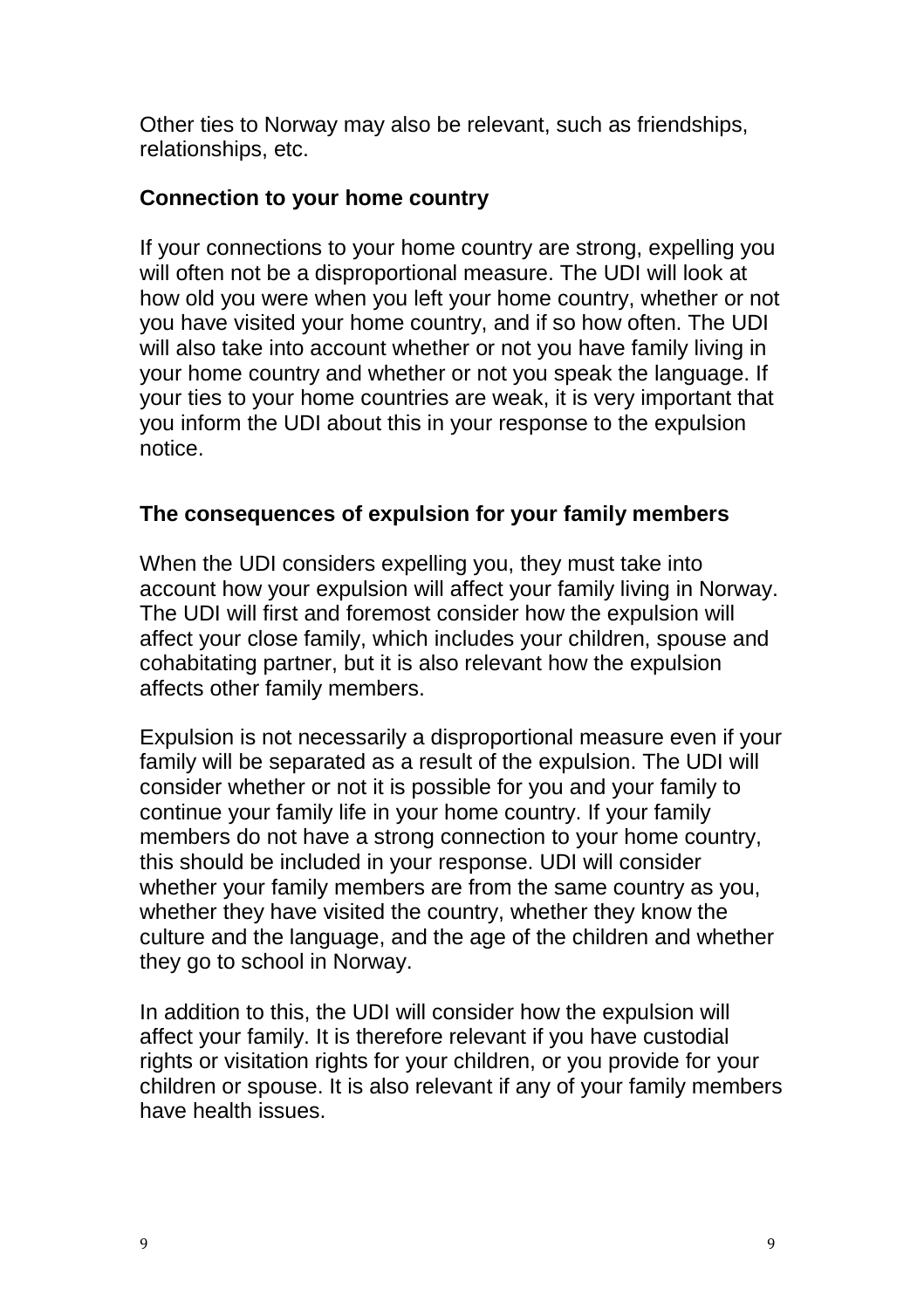#### **The child's best interest**

The UDI must always consider the best interest of your children. This means that the UDI has to pay particular attention to how the expulsion will affect any children you have. The UDI will consider how old your children are, how attached they are to you, and whether they have other adult caregivers living in Norway.

It is important that you elaborate on what kind of relationship you have with your children. If you have the main responsibility for the children, and/or some of the children have special needs that make it necessary for you to live with them, you should point out in your response. You can document your relationship with your children by submitting a visitation agreement or a visit journal from prison, if you get visits from you children while you are imprisoned.

If your children are over the age of seven, or if they are mature enough to form opinions of their own, they have the right to be heard. This means that the child itself or others have a right to say what they think of your expulsion and what it will mean for the child. This can for instance be done by attaching a letter from the child to the expulsion response, describing what he or she feels about the expulsion and how it will affect him or her.

How the expulsion affects your children, will not be emphasized to the same extent if your children are over the age of 18.

#### **4.4 Prohibition to enter**

As mentioned, expulsion means that it is illegal for you to return to Norway for a certain period of time, and sometimes for the rest of your life. The ban on entry is usually set at two, five, ten years or for the rest of your life, but the UDI can also determine another period of time.

When the UDI is to decide how long you are expelled from Norway, they consider this based on the same factors as mentioned above. They look first and foremost on how serious the offense you are convicted of, and if there is a risk of recurrence. If you have been expelled from Norway before, you will usually get a longer entry ban than you got the first time.

Furthermore, the UDI will assess what connection you have to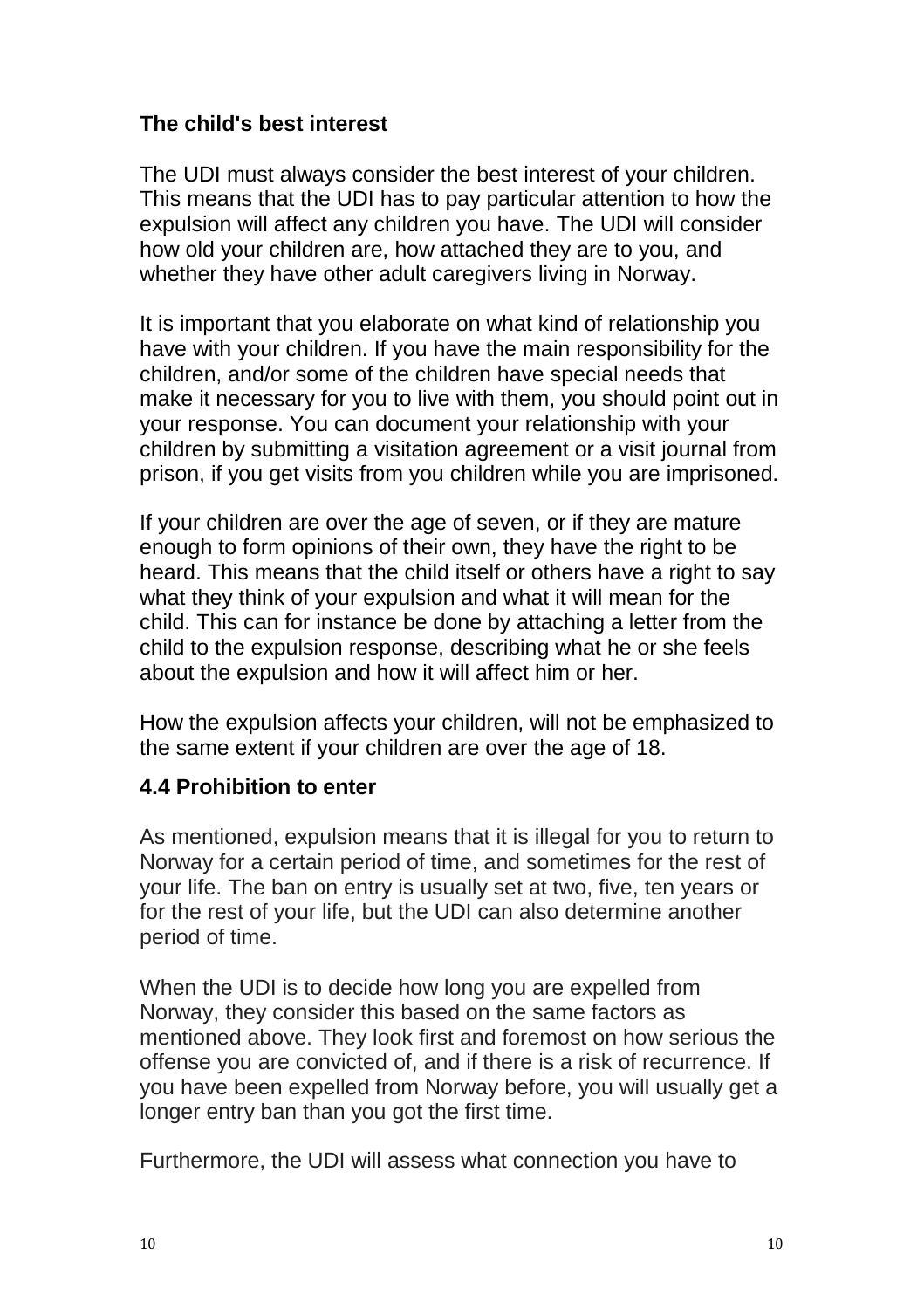Norway. In this assessment, it is especially important if you have children. If you have children in Norway who you have contact with, it is important that you include this in your response, and try to document your contact.

# **5. PROTECION AGAINST EXPULSION (NON-REFOULEMENT)**

The authorities must always consider whether it is safe to return you to your home country before they can expel you. The main rule is that you are protected against expulsion if you risk being sent to an area where you either:

- ... have a "well-founded fear" of being persecuted for reasons of race, religion, nationality, membership of a particular social group or political opinion, or
- ... are in a "real danger" of losing life, being subjected to torture, punishment or being subjected to inhuman or degrading treatment. The same applies if the government wishes to send you to a place where there is a danger that you may be forwarded to such an area.

This assessment is similar to the assessment in asylum cases. It is the situation at the time of the expulsion that is crucial.

The Norwegian authorities assume that other EEA countries take care of their own citizens, so it is very rare for EEA citizens to be protected against expulsion on this basis.

If you are wondering if any of this is relevant to you, it may be useful to contact the Norwegian Organization for Asylum Seekers (NOAS) (see point 10 for contact information).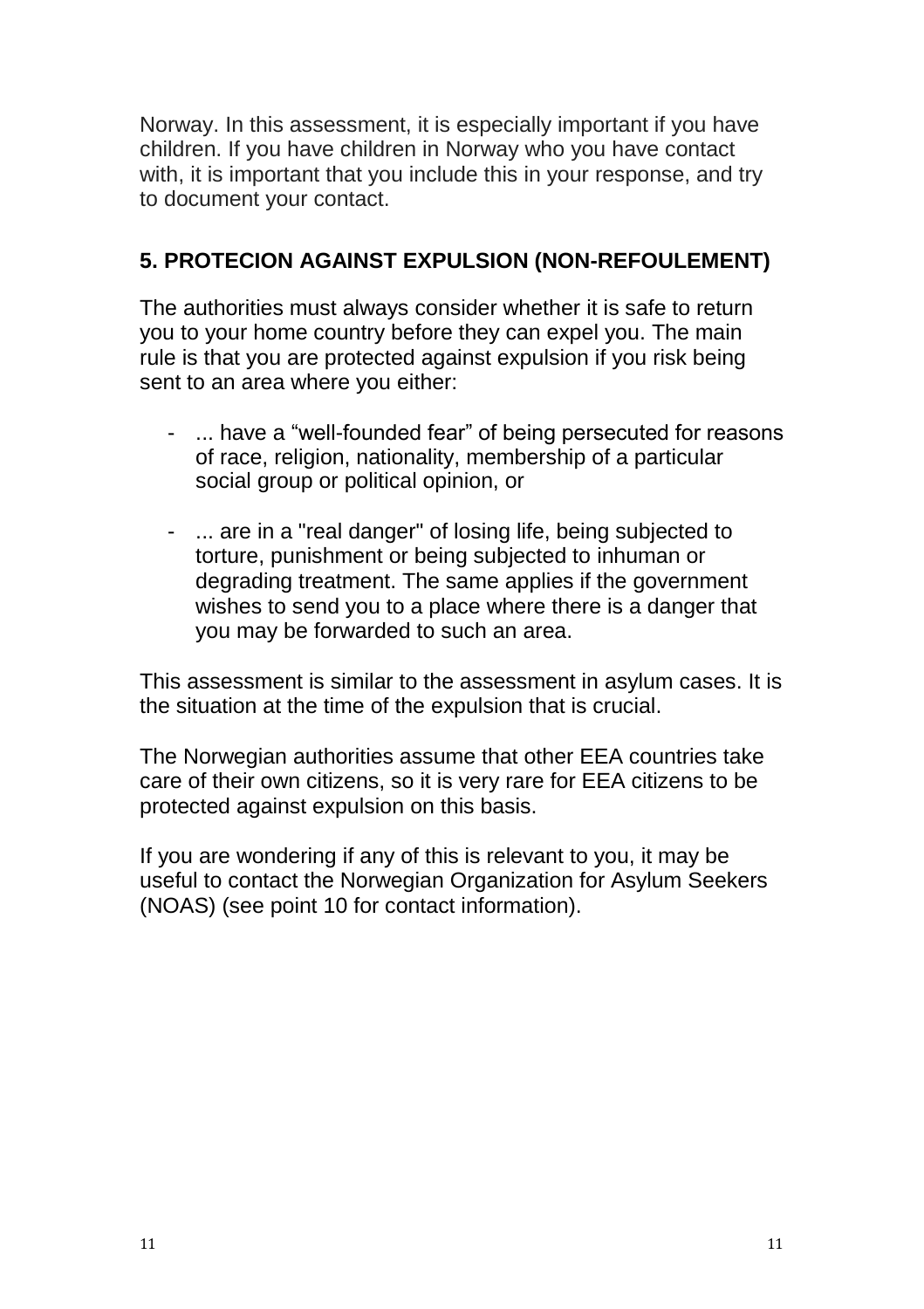#### **6. PROCEEDINGS**

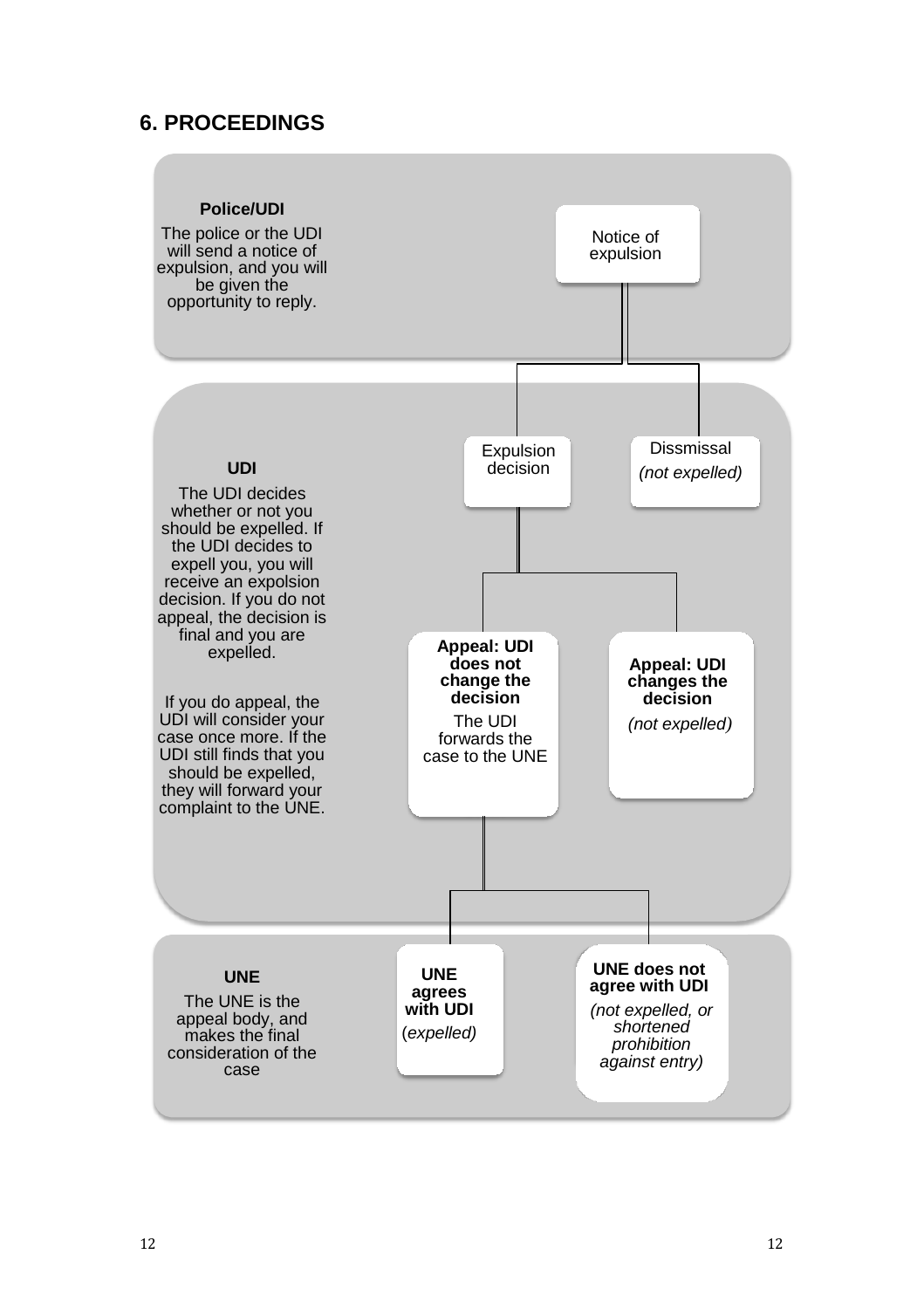#### **6.1 Overview of the proceedings**

The schedule on the previous page shows a brief outline of an expulsion case. The first thing that happens in an expulsion case is that the police or UDI sends a *notice of expulsion*.

If you receive a notice of expulsion, it means that the police or the UDI are *considering* expelling you. It does *not* mean that you are expelled. You will not be expelled before UDI may choose to make an expulsion decision.

If UDI intends to expel you, and you receive a notice of expulsion, you have the right to state your opinion of the matter. In your response, you must try to explain why you think it is wrong to expel you (see point 4 on expulsion terms).

In the notice you have received from the police or the UDI you will find a deadline for responding to the notice. If you are unable to respond within the deadline, you should still send in your response. The UDI can consider your statements, even if it has arrived late. But in that case, you should try to explain why you were unable to deliver it on time.

The reply is delivered to your local police station or to the UDI. If you are in prison, your contact officer can help you with faxing your response to the police, or with sending the response to the UDI by post.

The next thing that happens is that the *UDI will consider whether or not you should be expelled*. If you have not responded to the notice of expulsion, the UDI will only look at the documents the police have sent them. It is therefore very important that you respond to the notice of expulsion, so that the UDI can also take into account your statements when considering whether to expel you.

If the UDI finds that you should not be expelled, they will **dismiss** the case.

If the UDI finds that you should be expelled, you will receive an expulsion **decision***.*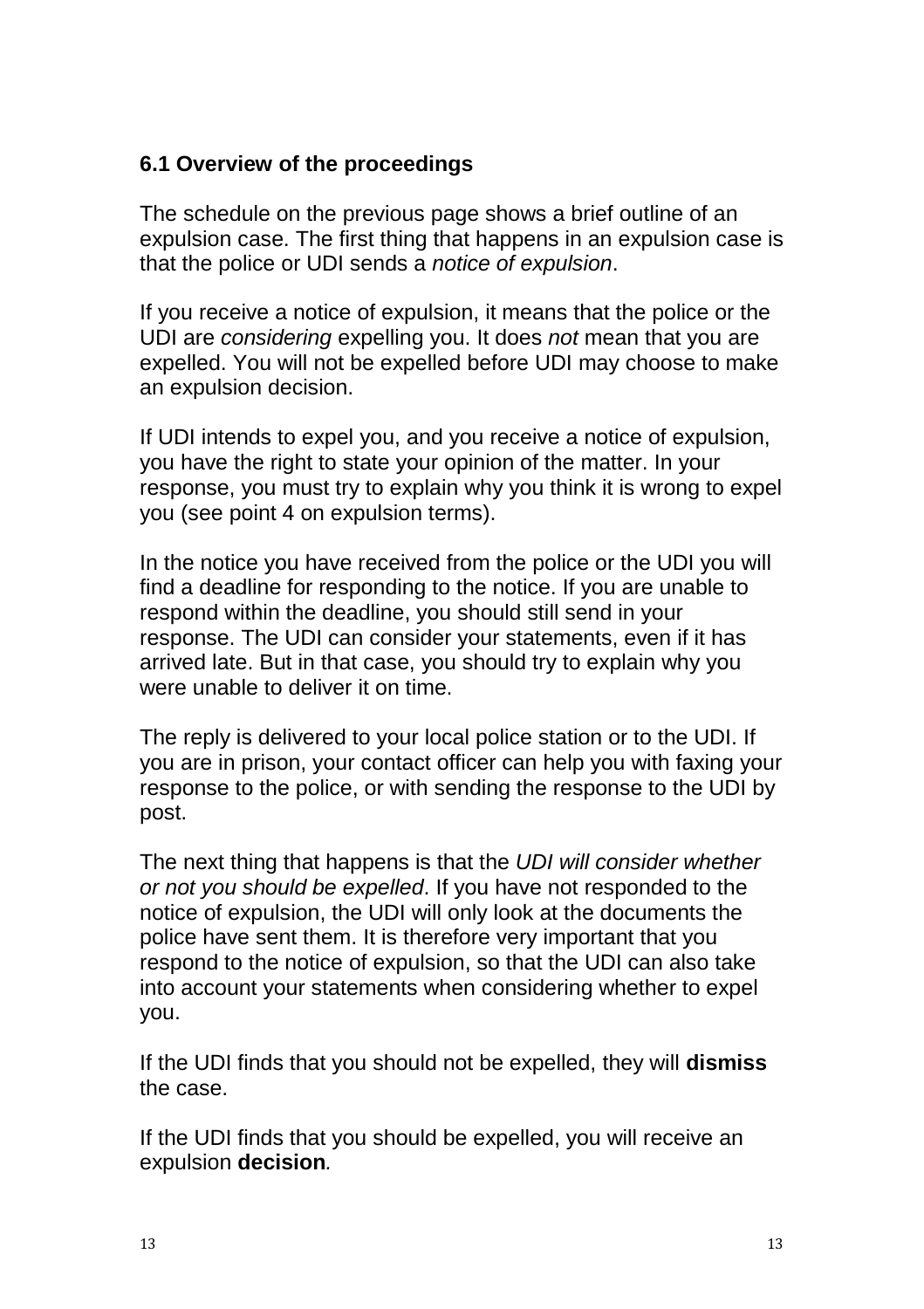If you receive an expulsion decision, it means that you are expelled. But before the decision is final, you will have the opportunity to **appeal**.

In your appeal you must explain why you think you should not be expelled, as you did when you answered the notice of expulsion (see point 4 regarding the conditions for expulsion). You should try to document your statements. We have included an example of what a response can look like, see point 7.

If you receive an expulsion decision from the UDI, you will usually receive a **deadline** of three weeks to appeal the decision, starting from the day you received the decision. If you find that it is difficult to respond within the deadline, you should send a **suspensory appeal**. In the suspensory appeal, you write that you wish to appeal, and that you will include your opinions within a short period of time. You will usually get two more weeks to respond. On our website you will find an example of what a suspensory appeal can look like, please visit www.jussbuss.no. You can also call the UDI to request a new deadline (see point 10 for contact info).

If you do not complain within the deadline, the decision will be final. When the decision is final, it means that you are expelled, and you no longer have a right to state your opinion before the decision is final. Therefore, it is very important that you reply within the deadline, if you believe you should not be expelled.

Even though the deadline has passed, you can still file a complaint and hope that the UDI will consider your statements. If so, try to explain why you did not respond within the deadline.

If you responded within the deadline, but find new information or documentation that you did not submit when you first sent the complaint, you may submit this to UDI, even if the deadline for appeal has expired.

If you appeal the decision, the UDI will consider your case once more. If they still find that you should be expelled, they will *forward your case to the UNE*.

UNE will make the final decision in the case. UNE considers UDI's decision and your appeal, and assesses whether or not they think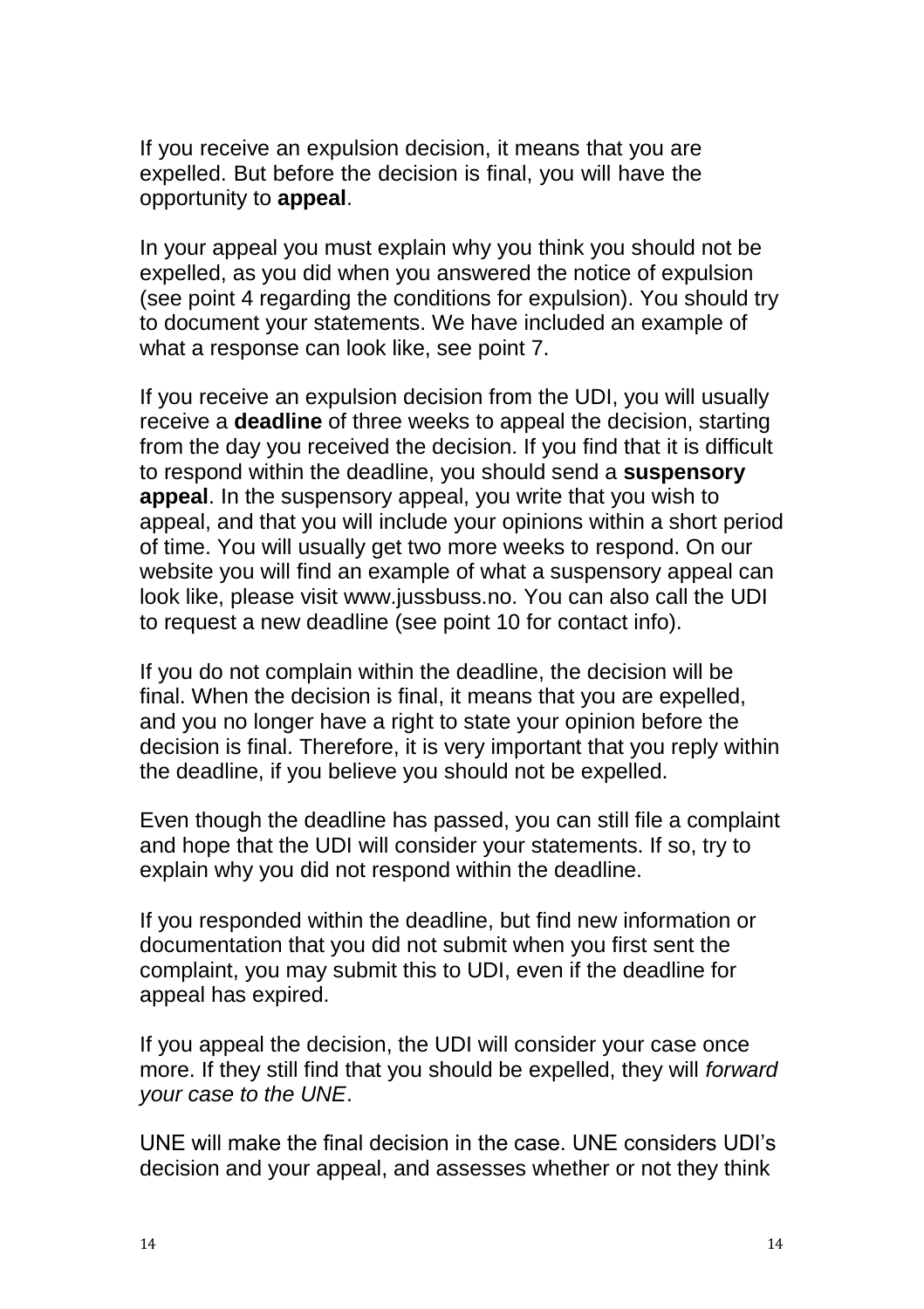it is right to expel you. If UNE agrees with you that you should not be expelled, they make a new decision to not expel you. The expulsion case is then closed.

If the UNE agree with the UDI, and find that you should be expelled, they will make a new expulsion decision. This decision is final, and you have no right to appeal the decision. UNE can nevertheless decide that you should be prohibited to enter Norway for a shorter period of time than the UDI first decided.

When the decision is final, you do not have a right to appeal. If you still believe it is wrong to expel you, you can nevertheless try to send UNE a letter explaining why you think the decision is wrong. This is called **a request for reversal.**

There is no certainty that UNE will consider your request, but they might agree with you, and redo the decision. This almost only happens in cases where you have new information or documentation, that has not been presented during your previous communication with UDI/UNE.

After the case is final, it is also possible to *bring the case to the courts*. If you want to do this, you can find a lawyer at www.advokatenhjelperdeg.no. Keep in mind that it may cost a lot of money to bring a case to court.

#### **6.2 Departure deadline and deferred implementation of the decision**

Expulsion decisions from UDI/UNE will include a departure deadline. If you don't leave Norway within the deadline, the authorities have a right to escort you out of the country with force, and you may have to pay the cost of this.

If you want to appeal the decision, you can ask for deferred implementation of the decision. If the UDI say yes, you can stay in Norway until your appeal has been considered by UNE. If the UDI says no, you must leave Norway within the deadline.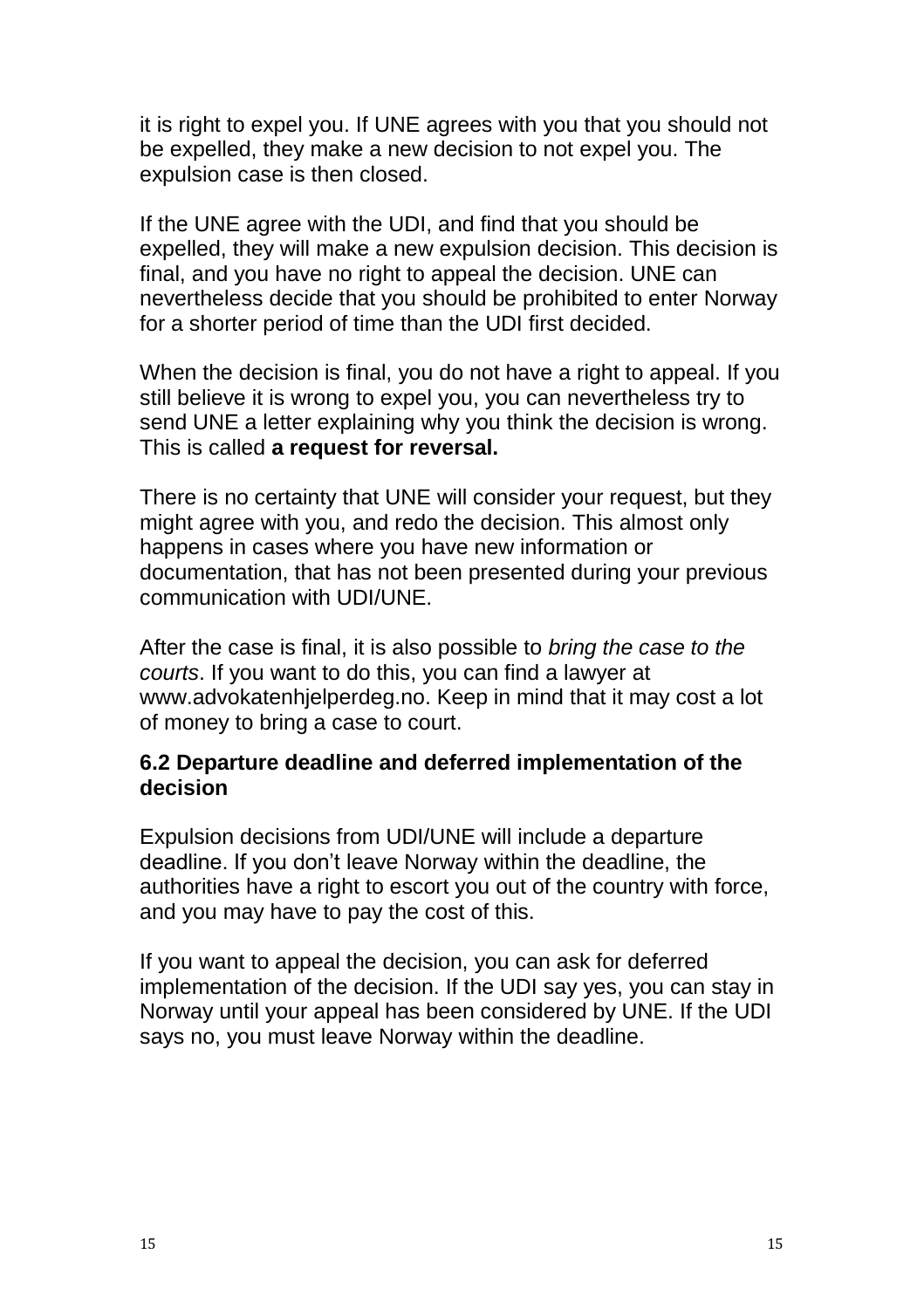# **7. HOW TO WRITE A RESPONSE/AN APPEAL**

As mentioned, you have a right to respond to a notice of expulsion, and you have the right to appeal a decision on expulsion.

Beneath is a suggestion as to how a response/an appeal may look like. When you write your response/appeal, you should look at what is said in point 4 about the conditions for expulsion, especially what is said under point 4.3 about the proportionality assessment. You should try to document your statements, and submit documents such as medical certificates, certificates from previous employers, marriage certificate, birth certificate and visiting journal from prison.

You should also include your reference number (DUF-number) in your response/appeal. You will find your reference number in every letter you receive from the UDI.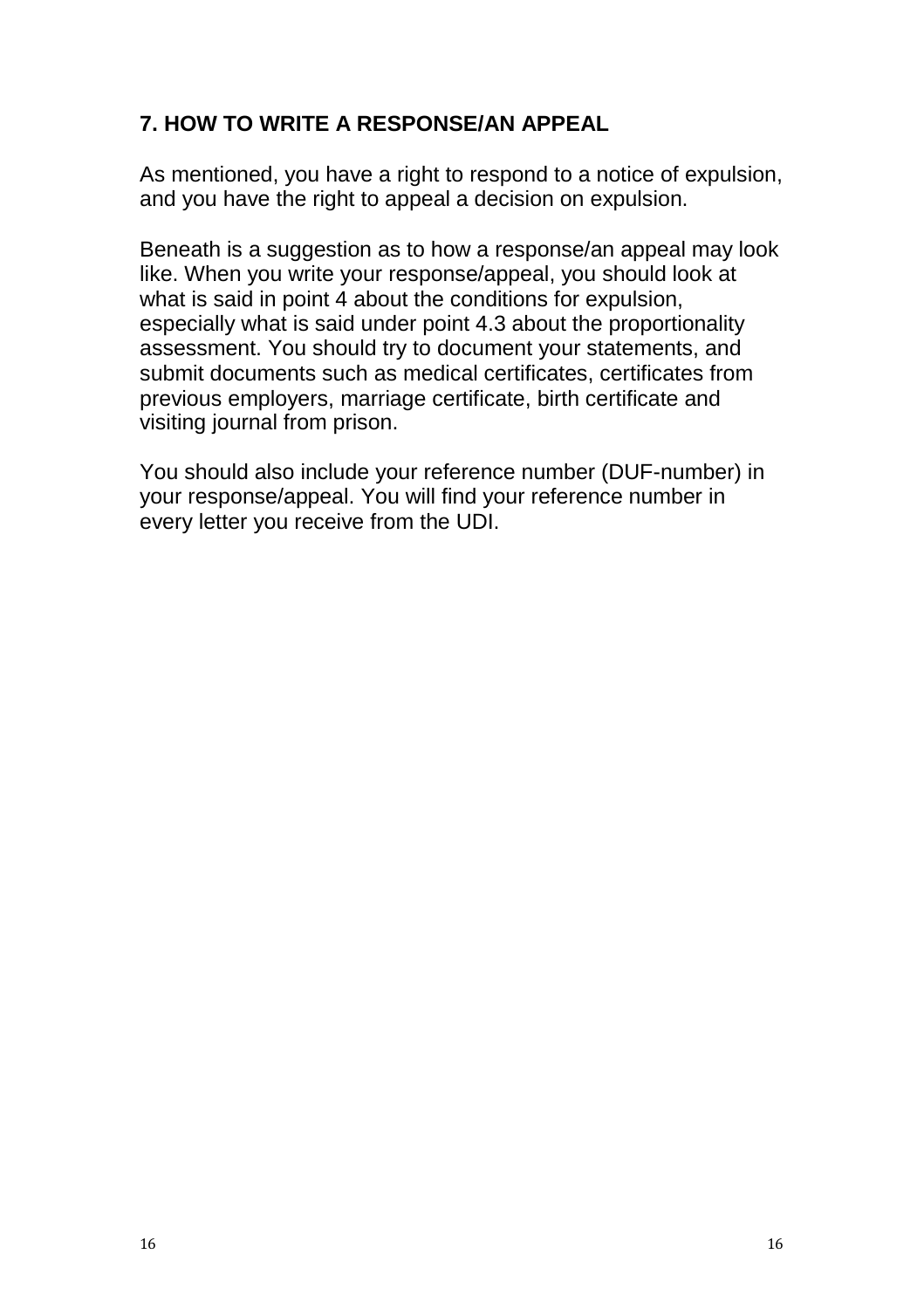*Your local police office The address of this police office The post number of this police office*

*Your name Your address* *Date*

Reference number (DUF-number): xxxx xx xxx

APPEAL/ RESPONSE TO NOTICE OF EXPULSION *–* CITIZEN OF *YOUR HOME COUNTRY* – *FIRST NAME, LAST NAME* – BORN *YOUR DATE OF BIRTH*

I refer to the expulsion decision/notice of expulsion of *date*. The appeal/response deadline was set at *date.* The appeal/response is therefor filed on time.

I have stayed in Norway on basis of my *work/family/studies* since *date.*

I wish to give some comments relevant to the proportionality assessment. I ask that you consider:

- *information about your personal conduct and possibility to commit new crime*

*- information about how the expulsion affects you*

*- information about how the expulsion affects your family.*

I also ask for deferred implementation of the decision

Regards,

(*signature*) *First name last name*

*Attachment 1: Title Attachment 2: Title*

You must fill in what is marked with italics yourself. All attachments should be marked with attachment number, name and reference number.

If you want advice on how to or what to write in the reply/appeal, please contact Jussbuss. Our phone number is 22 84 29 00. As there are time limits for writing your reply and appeal, please contact us as soon as possible after receiving notice of expulsion/expulsion decision.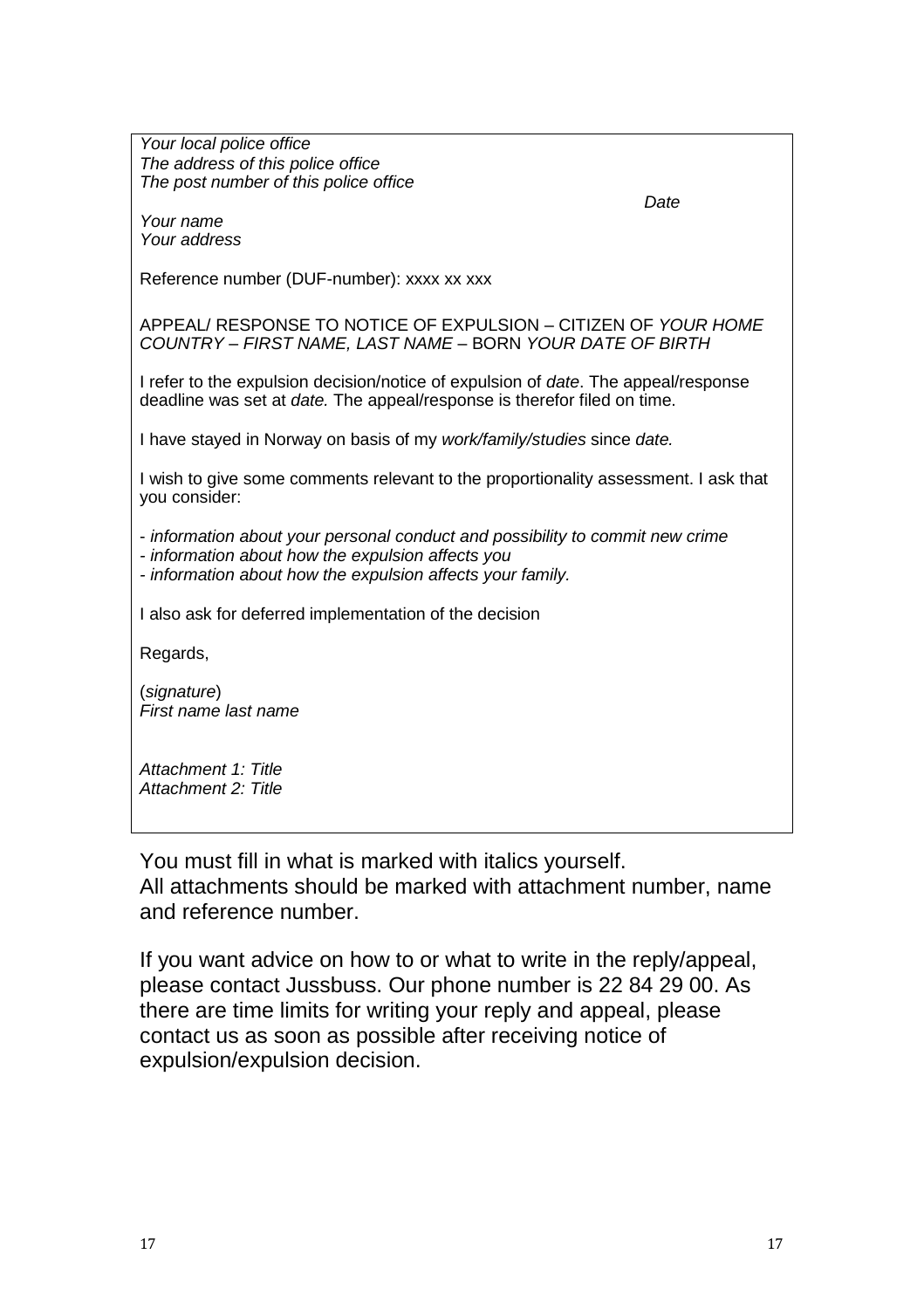#### **8. LIFTING A PROHIBITION AGAINST ENTRY AND SHORT TERM VISITS TO NORWAY**

If you have been expelled from Norway, but you nevertheless wish to travel here, you can apply to have the prohibition against entry lifted. If the UDI says yes, this means that you are no longer expelled from Norway.

As a general rule, you can first apply to have the prohibition against entry liftet one year after you left Norway. In your application you must show that there are new circumstances in your case, which indicates that it is disproportionate that you should still be expelled (see point 4.3).

It is also possible to apply to have the prohibition against entry lifted for a short-term visit to Norway. In order for the UDI to say yes to the application, you have to show that you need to be in Norway for a special occasion, such as a funeral.

The application must be sent from the Norwegian embassy in your home country, or another country where you have a residence permit. You must meet in person when you apply.

## **9. LEGAL SOURCES**

The main rules for expulsion of EEA citizens are covered in paragraph 122 and 124 of the Immigration Act.

If you want to learn more about the rules for expulsion, you can take a look at UDI's circular RS 2010-122, where you can find detailed descriptions of how UDI assesses various types of offenses, etc.

These and other relevant sources of law can be found at www.udiregelverk.no